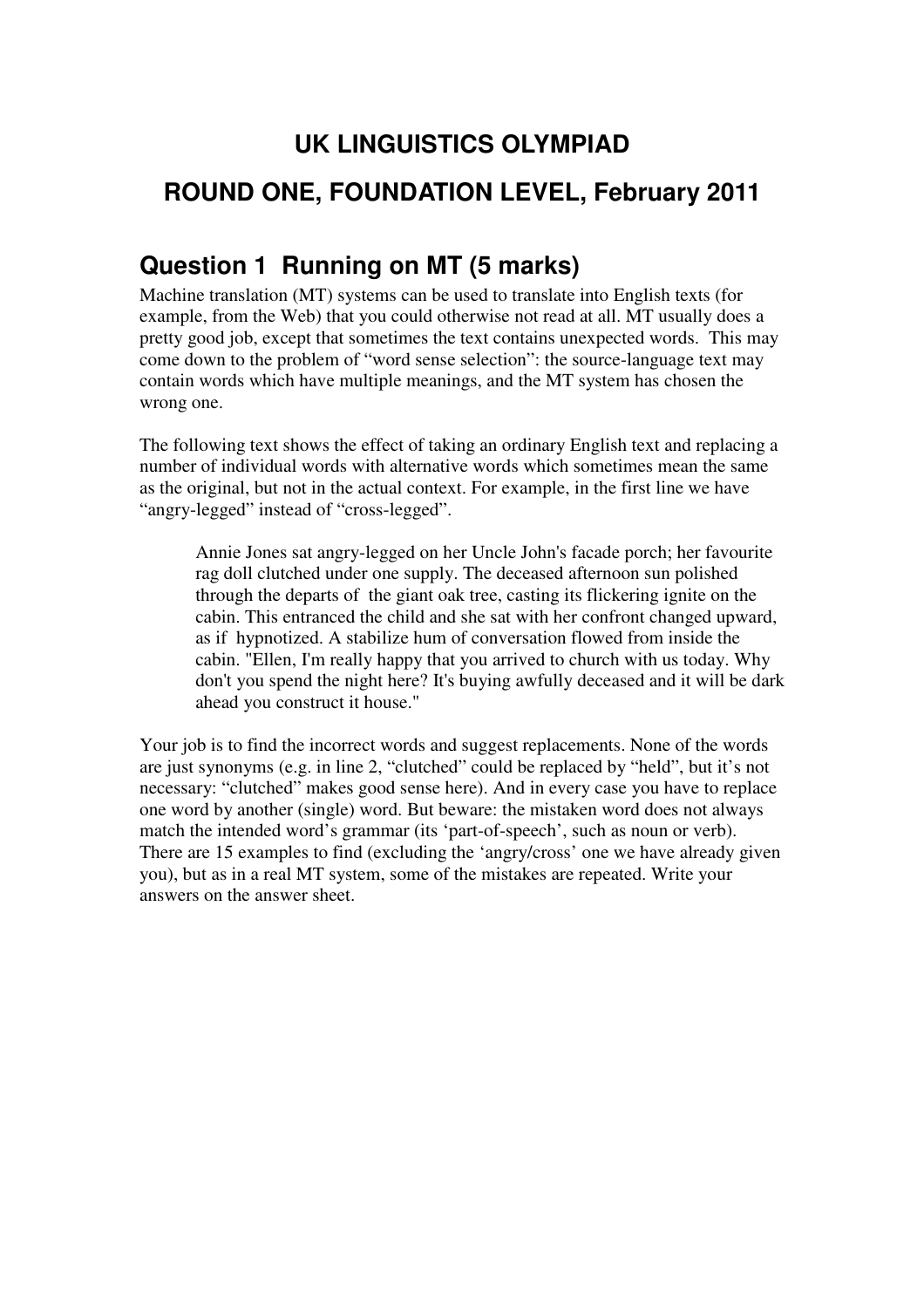# **Question 2 Japaneasy (10 marks)**

Japanese is written using a variety of scripts including Chinese characters. But for the purposes of learning to read, and in the case of unusual words, it is quite common to use a phonetic system, *hiragana*. Shown below on the left are eight examples of simple Japanese words, with their pronunciation in a random order on the right. English meanings are also given but for information only – they play no part in solving this problem.

**2.1.** (4 marks) Use the table in the answer sheet to show how the words on the left correspond to the pronunciations on the right.

| 1. あか   | A. kita 'north'             |
|---------|-----------------------------|
| 2. さと   | B. kao 'face'               |
| 3. でんき  | C. denki 'electricity'      |
| 4. あさ   | D. tsudo 'every time'       |
| 5. かつどん | E. asa 'morning'            |
| 6. かお   | F. katsudon 'pork and rice' |
| 7. きた   | G. aka 'red'                |
| 8. つど   | H. sato 'village'           |

**2.2.** (3 marks) How would you pronounce the following Japanese words?

- (a) おでき 'eruption'
- (b) だん 'group'

**2.3.** (3 marks) How would you write the following words in *hiragana*?

- (a) satsu 'banknote'
- (b) kanten 'point of view'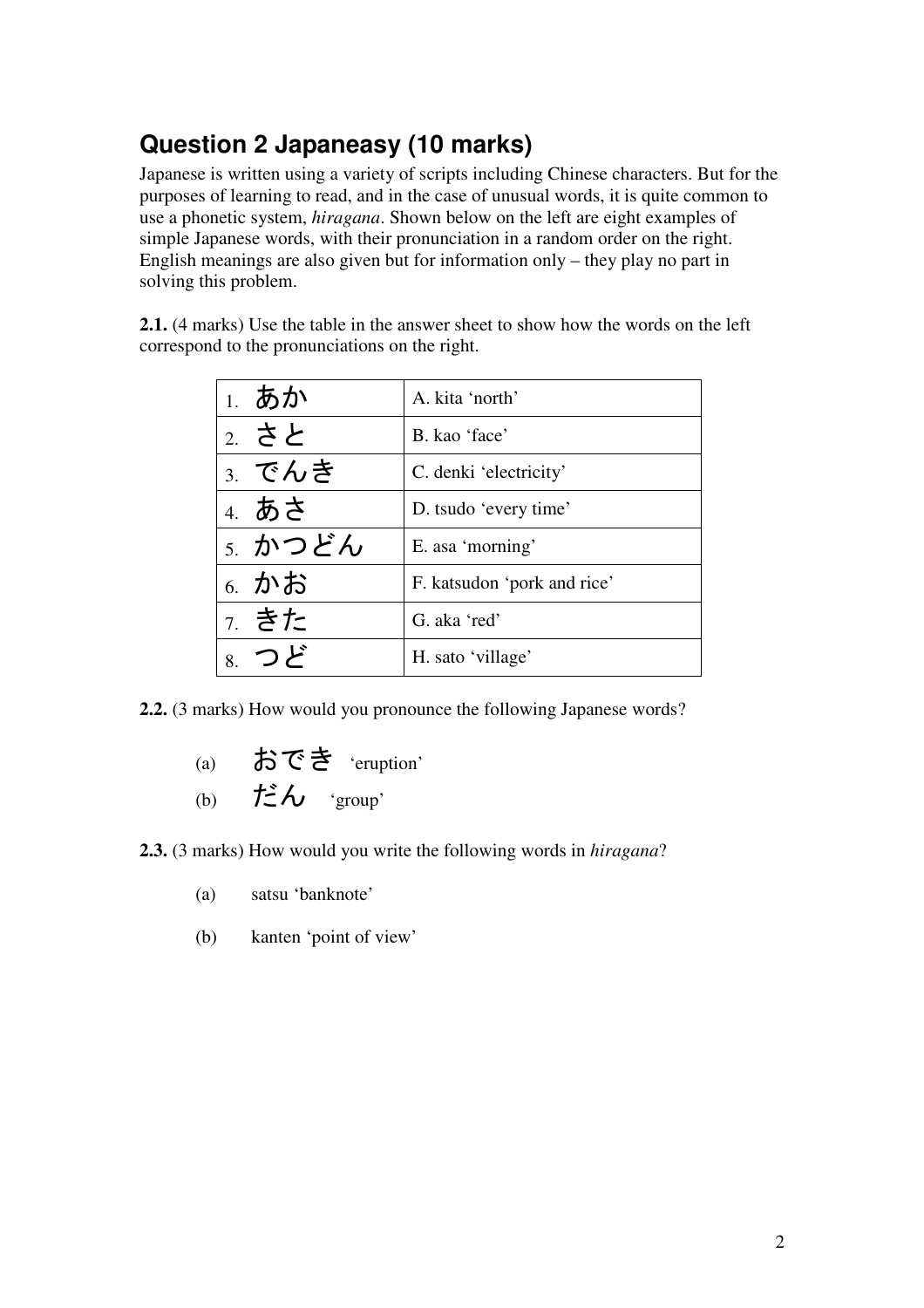## **Question 3 Doubling in Caterpillar Country (11 marks)**

**Arrernte** is an Australian Aboriginal language, spoken mainly in the centre of the country in and around Alice Springs. It is one of the largest Aboriginal languages, spoken by both adults and children and taught in schools such as the Yipirinya<sup>1</sup> School in Alice Springs. When written, Arrernte uses the same alphabet we use for English. Some combinations of letters signal special sounds, in the same way that English 'th' represents a sound that is not a combination of the 't' and 'h' sounds. For example, 'rr' represents the single sound of a rolled r and 'th' indicates a t-like sound with the tongue further forward, touching the back of the upper teeth.

| <b>Arrernte</b>                                         | <b>English gloss</b>                                              | Arrernte                                  | <b>English gloss</b>                                          |
|---------------------------------------------------------|-------------------------------------------------------------------|-------------------------------------------|---------------------------------------------------------------|
| <i>atherreme</i>                                        | 'is laughing'                                                     | areme                                     | 'is looking'                                                  |
| atherreke                                               | 'was laughing'                                                    | areke                                     | 'was looking'                                                 |
| atherreperreme                                          | 'keeps laughing'                                                  | arelpareme                                | 'starts to look'                                              |
| atheme<br>atheke<br>athelpatheme                        | 'is grinding'<br>'was grinding'<br>'starts to grind'              | atakeme<br>atakepakeme<br>atelpatakeme    | 'demolish'<br>'keeps demolishing'<br>'starts to demolish'     |
| mpwareme<br>mpwareke<br>mpwarepareme<br>mpwelpempwareme | 'is making'<br>'was making'<br>'keeps making'<br>'starts to make' | untheme<br>unthepuntheme<br>unthepuntheke | 'is going along'<br>'keeps going along'<br>'kept going along' |

Use the (slightly simplified) examples of Arrernte verbs in the following table to answer the questions below, writing your answers in the answer sheet.

**3.1** (1 mark) What meaning is expressed by the ending -*eme* or -*eke*?

**3.2** (3 marks) Arrernte speakers show that an action is frequent ('keeps on doing X') by adding an extra element ('affix') to the verb and by doubling selected vowels and consonants in the word's basic form (its 'stem'). State the rule as clearly as you can; make sure you specify how the affix and the stem's parts are arranged within a word.

**3.3** (3 marks) Speakers also show that an action is commencing ('starts to do X') by adding an affix and repeating selected vowels and consonants of the stem. State the rule as clearly as you can.

**3.4** (1 mark) Which 'commencing' verb in the above list needs a slight addition to the rule?

**3.5** (3 marks) Here are three new words in Arrernte: *arlkweme* 'is eating', *kwerneme* 'is swallowing', *itirreme* 'is thinking'. How would you say the following?

(a) was eating

 $\overline{a}$ 

- (ii) kept swallowing
- (iii) starts to think

 $1$  Yipirinva is the Arrernte word for 'caterpillar', the symbol of the of the Arrernte people of Alice Springs.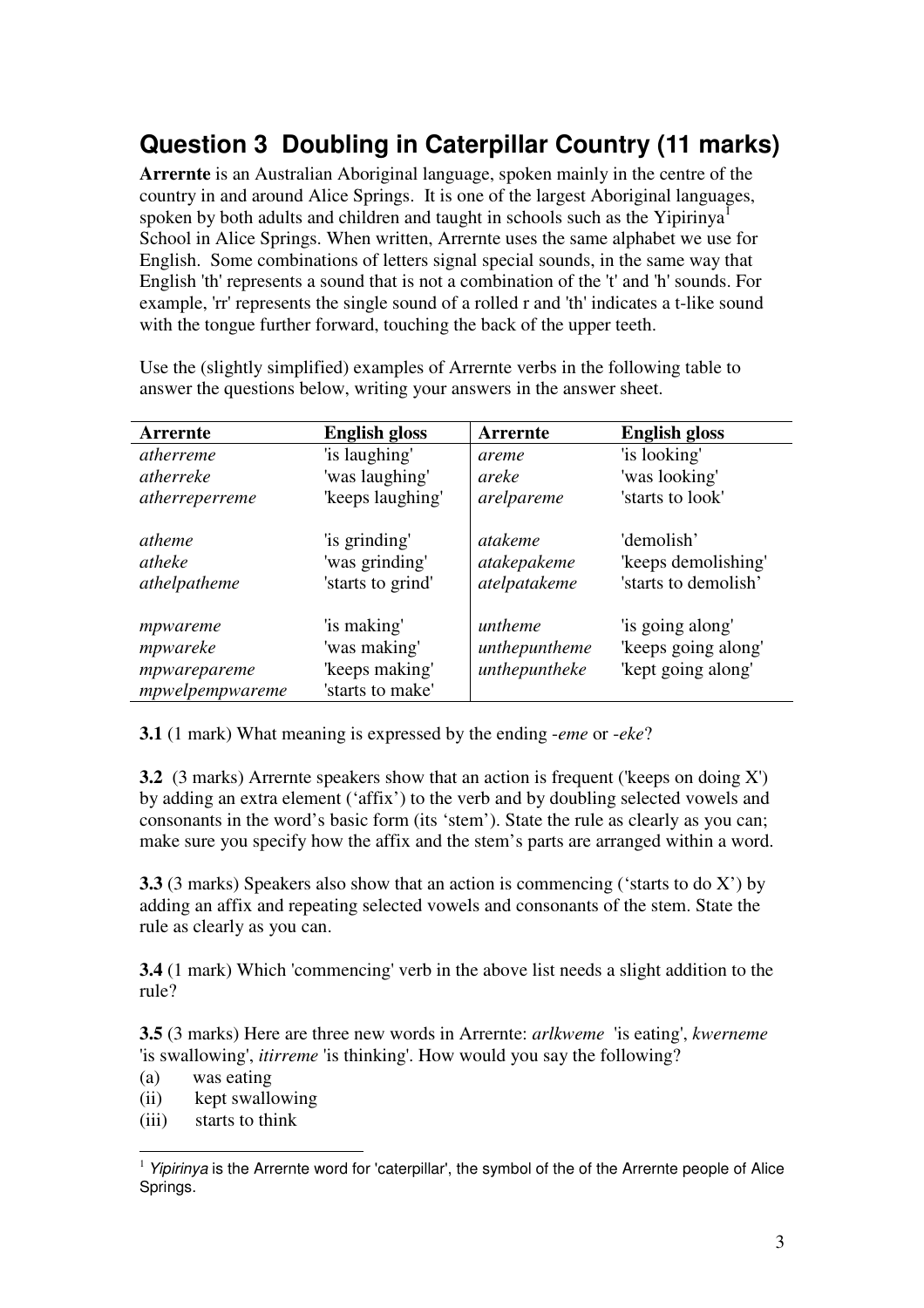### **Question 4 Ulwa Possessives (9 marks)**

Ulwa is a language spoken in Nicaragua. It contains quite a few loanwords from English, which is spoken in the Bluefields area of the country.

The following table contains some nouns and the possessive forms ("my  $X$ ", "your X", etc.) for those nouns. Note that Ulwa distinguishes between singular and plural "you", and also distinguishes between inclusive "we" (we including you) and exclusive "we" (we not including you).

| arakbus      | "gun"                | kululuk    | "woodpecker"               |
|--------------|----------------------|------------|----------------------------|
| askana       | "his/her clothes     | liima      | "lemon"                    |
| bilamkana    | "their fish"         | mistu      | "cat"                      |
| bilammana    | "your (plural) fish  | sapaaka    | "his/her forehead"         |
| diimuih      | "snake"              | sikbilh    | "horsefly"                 |
| diikanamuih  | "their snake"        | siknibilh  | "our (inclusive) horsefly" |
| diimamuih    | "your (singular)     | suumanalu  | "your (plural) dog"        |
|              | snake                |            |                            |
| gaadni       | "our (inclusive) god | paunimak   | "our (inclusive) tomato"   |
| iibin        | "heaven              | taikinatai | "our (exclusive) grey      |
|              |                      |            | squirrel"                  |
| kahma        | "iguana              | taim       | "time"                     |
| kapak        | "manner"             | uumamak    | "your (singular) window"   |
| kapakka      | "his/her manner      | waikinaku  | "our (exclusive) moon"     |
| karaskanamak | "their knee"         | wasakanala | "their possum"             |
| kiika        | "his/her stone"      |            |                            |

**4.1** (8 marks) The Ulwa words for meanings (1-8) below can be made from the pieces listed (in alphabetical order) in the next table. You may not use a piece more than once, but some pieces will be left over. Write your answers in the answer sheet.

| a  | bin | bus            | $\cdot \cdot$<br>11<br>п | ka  | ka  | ka  | ka  | kah  | M   | $\blacksquare$<br>K1 |
|----|-----|----------------|--------------------------|-----|-----|-----|-----|------|-----|----------------------|
| ki | ku  | <br>l 1 1<br>ш | lu                       | luk | ma  | ma  | ma  | ma   | $m$ | na                   |
| na | na  | na             | $n_{1}$                  | pak | rak | tai | tai | taım | tu  |                      |

- (1) "his/her grey squirrel"
- (2) "our (inclusive) heaven"
- (3) "your (plural) iguana"
- (4) "his/her gun"
- (5) "your (singular) lemon"
- (6) "their woodpecker"
- (7) "our (exclusive) time"
- $(8)$  "my cat"

**4.2** (1 mark) The remaining pieces (those that you did not use in 4.1) can be rearranged into an Ulwa word. What is the word, and what does it mean?